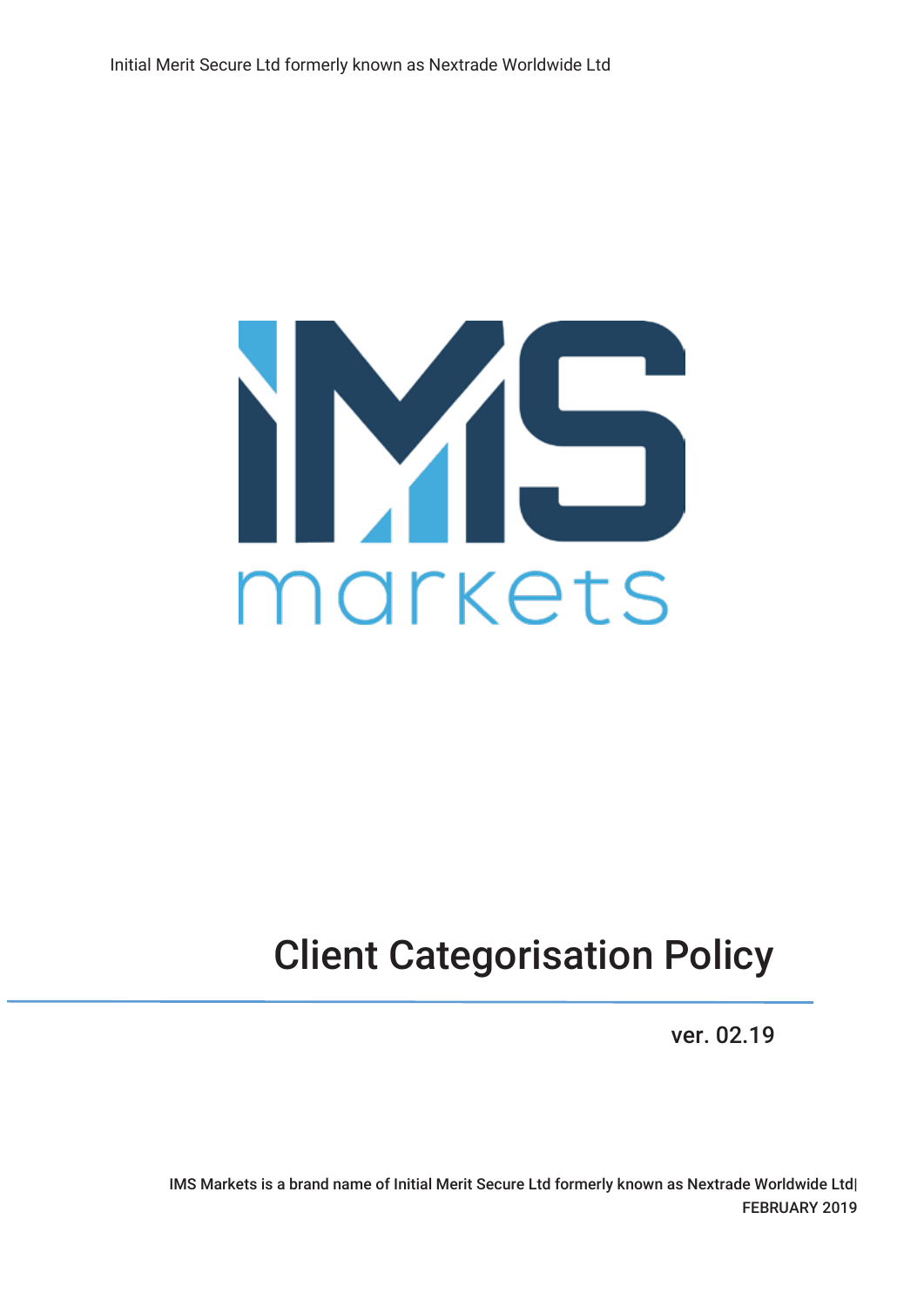## 1. Introduction

Following the implementation of the Markets in Financial Instruments Directive 2014/65/EU ("MiFID II") and in accordance to the provisions of the Financial Services and Activities and Regulated Markets Law of 2017 (the "Law"), Initial Merit Secure Ltd formerly known as Nextrade Worldwide Ltd (hereinafter called the "Company") is required to categorize Clients as either (a) Retail; (b) Professional; or (c) Eligible Counterparties.

#### 2.Categorization criteria

The criteria entailed for categorizing Clients based on the relevant provisions of the Law are as follows:

- a) Retail Client: is a Client who is neither Professional nor Eligible Counterparty.
- b) Professional Client: is a client who possesses the experience, knowledge and expertise to make his own investment decisions and properly assess the risks that he incurs. Such Clients must fall under one of the following categories:
	- 1. Entities which are required to be authorised or regulated to operate in the financial markets. The list below should be understood as including all authorised entities carrying out the characteristic activities of the entities mentioned: entities authorised by a member state under a European Community Directive, entities authorised or regulated by a member state without reference to such Directive, and entities authorised or regulated by a third country:
		- i. Credit institutions,
		- ii. Investment Firms,
		- iii. Other authorised or regulated financial institutions,
		- iv. Insurance undertakings,
		- v. Collective investment schemes and management companies of such schemes,
		- vi. Pension funds and management companies of such funds,
		- vii. Commodity and commodity derivatives dealers,
		- viii. Locals, and
		- ix. Other institutional investors.
	- 2. Large undertakings meeting two of the following size requirements, on a proportional basis:
		- i. Balance sheet total at least €20,000,000,
		- ii. Net turnover at least €40,000,000, and
		- iii. Own funds at least €2,000,000.
	- 3. National and regional governments, including public bodies that manage public debt at national and regional level, central banks, international and supranational institutions such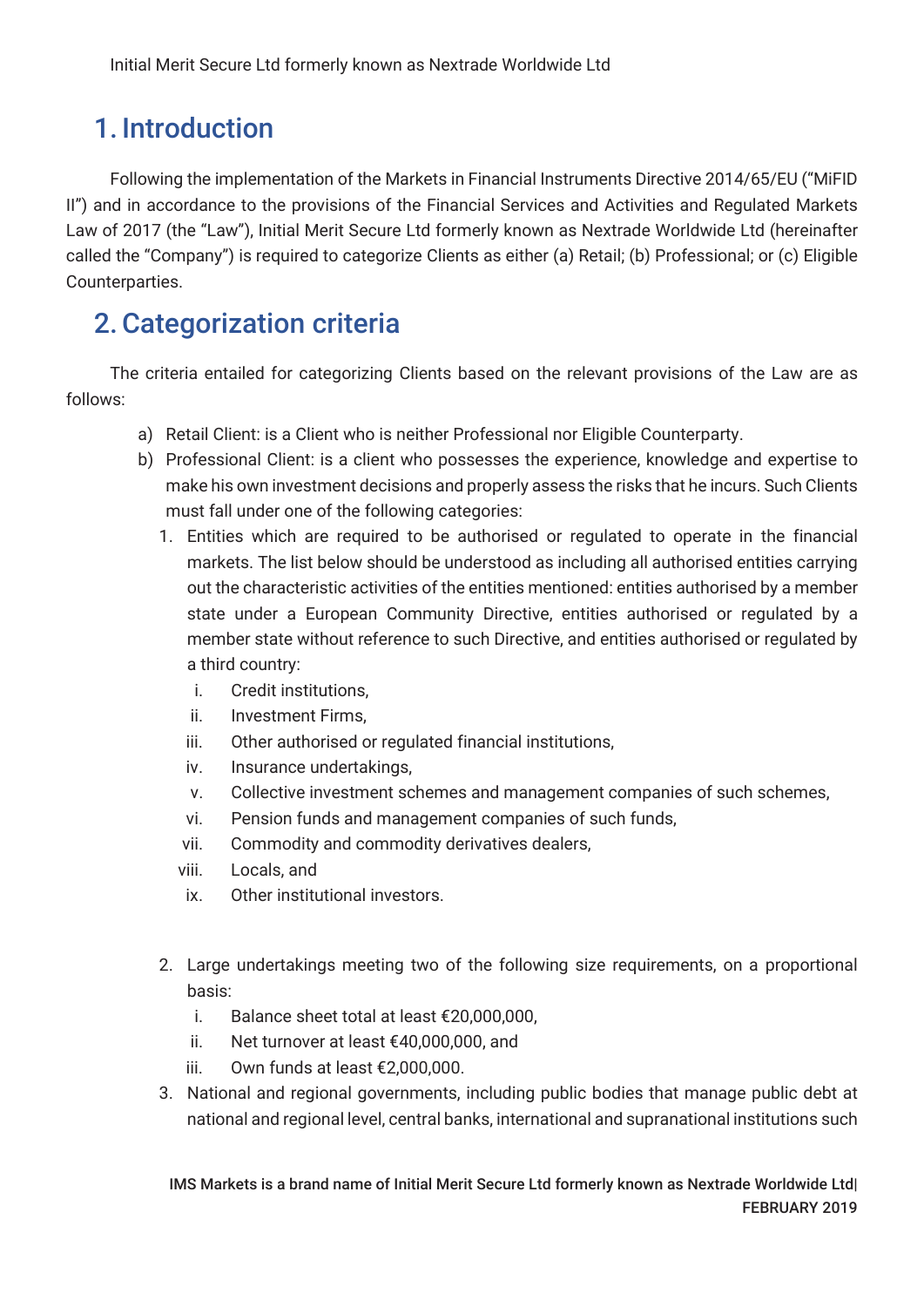as the World Bank, the International Monetary Fund, the European Central Bank, the European Investment Bank and other similar international organizations.

- 4. Other institutional investors whose main activity is to invest in financial instruments, including entities dedicated to the securitization of assets or other financing transactions.
- c) Eligible Counterparties: are any of the following entities to which a credit institution or an investment firm provides the services of reception and transmission of orders on behalf of clients and/or execution of orders and/or dealing on own account: CIFs, other IFs, credit institutions, insurance undertakings, UCITS and their management companies, pension funds and their management companies and other financial institutions authorised or regulated under European law or under the national law of a Member State, national governments and their corresponding offices, including public bodies that deal with public debt at national level, central banks and supranational organisations.

### 3.Request for change of categorization

Retail Clients can request to be categorized and treated as Professional Clients, in which case they will be afforded a lower level of protection.

Professional Clients can request to be categorized and treated as Retail Clients, in which case they will be afforded a higher level of protection.

Eligible Counterparties can request to be categorized and treated as either Retail or Professional Clients, in which case they will be afforded a higher level of protection.

It is noted that the Company will assess specified quantitative and qualitative criteria in accordance with the provisions of the Law and the change of categorization will depend on its absolute discretion.

### 4.Procedure for change of categorization

Clients other than those mentioned in section 2(B) may request to be treated as Professionals provided that at least two of the following criteria are satisfied:

- a) the client has carried out transactions, in significant size, on the relevant market at an average frequency of 10 per quarter over the previous four quarters,
- b) the size of the client's financial instrument portfolio, defined as including cash deposits and financial instruments exceeds €500,000,
- c) the client works or has worked in the financial sector for at least one year in a professional position, which requires knowledge of the transactions or services envisaged.

The clients defined above may waive the benefit of the detailed rules of conduct only where the following procedure is followed:

a) they must state in writing to the Company that they wish to be treated as professional clients, either generally or in respect of a particular investment service or transaction, or type of transaction or product,

IMS Markets is a brand name of Initial Merit Secure Ltd formerly known as Nextrade Worldwide Ltd| FEBRUARY 2019